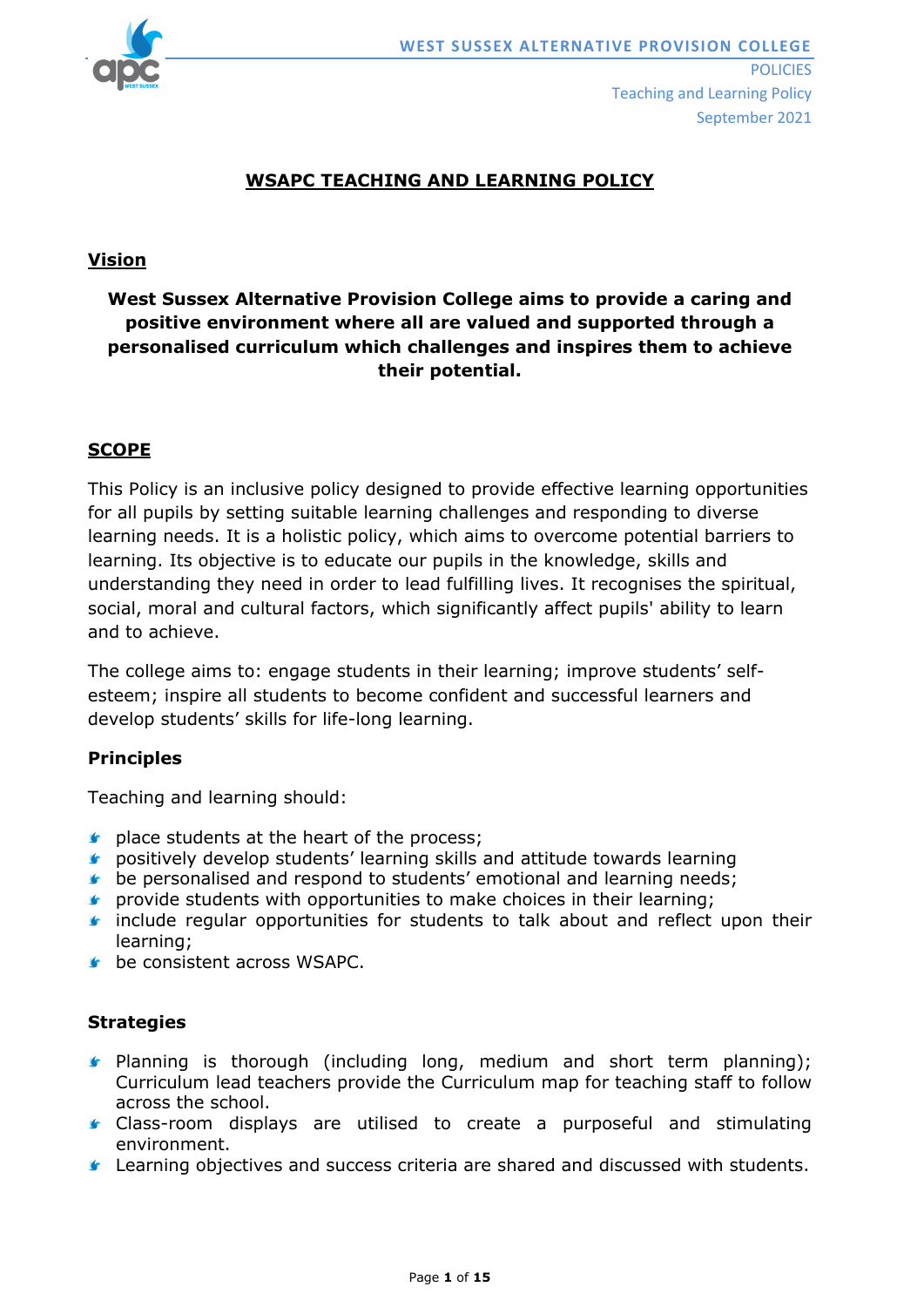

Teaching and Learning Policy

**POLICIES** 

- **There are planned opportunities for students to work independently and develop** personal, social and emotional skills.
- Curriculum maps are designed to focus on the skills and knowledge of pupils and provide a sequential approach to learning.
- **Lessons are structured to promote learning and critical thinking.**
- **Students are actively engaged in their learning and empowered to make** independent academic choices.
- **Teaching is challenging and differentiated to meet the needs of all students.**
- **Literacy and Numeracy are developed through cross curricular learning**
- **Students' achievements are celebrated and rewarded.**
- Underachievement by students is identified and addressed through appropriate intervention.
- Work is modelled and scaffolded for students' needs.
- **Students regularly reflect on their learning and how to improve it.**
- **Time is used effectively and teaching is well paced.**
- **Teaching assistants are used effectively to support students' learning.**
- **Students' progress is assessed regularly.**
- Feedback and marking is used appropriately to inform students how well they are doing and what they need to do to improve.
- Working in partnership with our parents, detailing expectations in our home school agreement and maintaining contact with parents so they can fulfil their role in their child's learning
- **F** Providing a broad and balanced curriculum, which will inspire, challenge and safeguard our pupils whilst still encouraging our pupils to take managed risks
- **F** Providing a well-planned curriculum that will support our pupils in a smooth transition between phases and settings
- **Maximising pupil achievement in all subjects regardless of gender, race and ability** by developing curriculum maps which engage, motivate and challenge.
- **F** Providing an Provision Map for each long stay pupil to facilitate curriculum access and meet specific requirements.
- Developing the relevant skills to become independent learners and effective members of society in order to reintegrate successfully into mainstream, special school or college placement.
- **C** Developing an awareness in the pupil of how they learn and that these skills can be applied in all Curriculum areas.
- **Ensuring the curriculum is enhanced throughout by technology.**
- **Creating an ethos in which the quality of teaching and learning is continually** evaluated and improved

Respect for professional autonomy and enhancing the role of the classroom teacher is an essential element in teaching and learning. A modern profession should have increased professional discretion. However teacher autonomy is not absolute. The development of a genuine collegiate atmosphere and approach in schools is a key part of the process to maximise the skills and expertise of all staff. It is within this context that with increased professional autonomy comes a requirement for accountability for the quality of service provided.

All teachers would accept that the monitoring of Teaching and Learning by school managers is absolutely essential for certain specific purposes: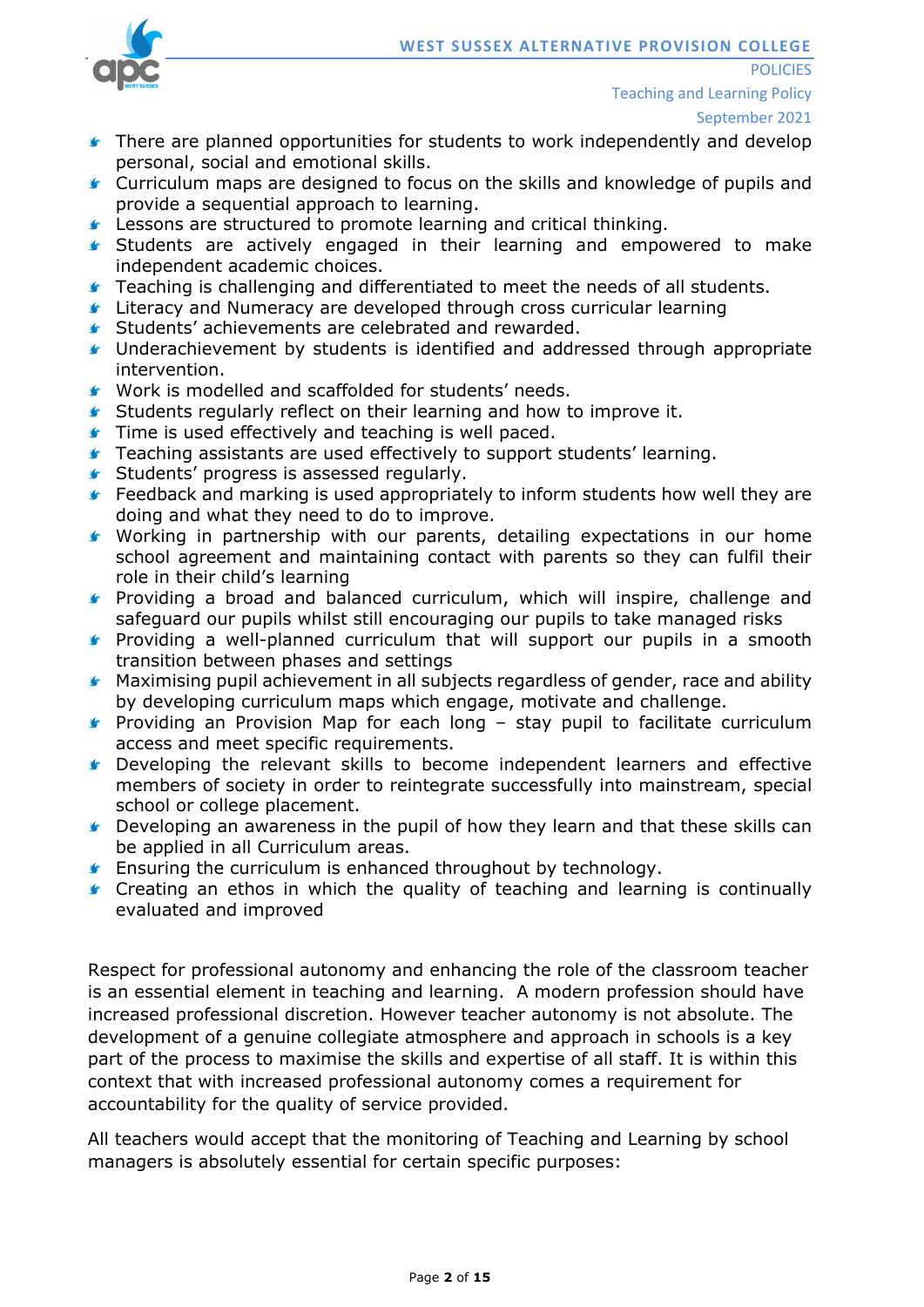- September 2021
- **Assessing, monitoring and supporting the progress of probationary teachers.**
- **If Identifying reasons why a particular group of pupils are not making the** progress expected of them across the school and to agree a common strategy to address this.
- Supporting a teacher who is experiencing particular difficulties
- **Conserverse** by a teacher whose competence is the subject of formal support and disciplinary procedures.
- As a response by management to concerns about physical conditions or health, safety and wellbeing of pupils.
- **The standardisation of assessment and teacher grading.**

## **The process should encourage staff to work in genuine partnership and help provide the foundation on which a culture of mutual respect can grow.**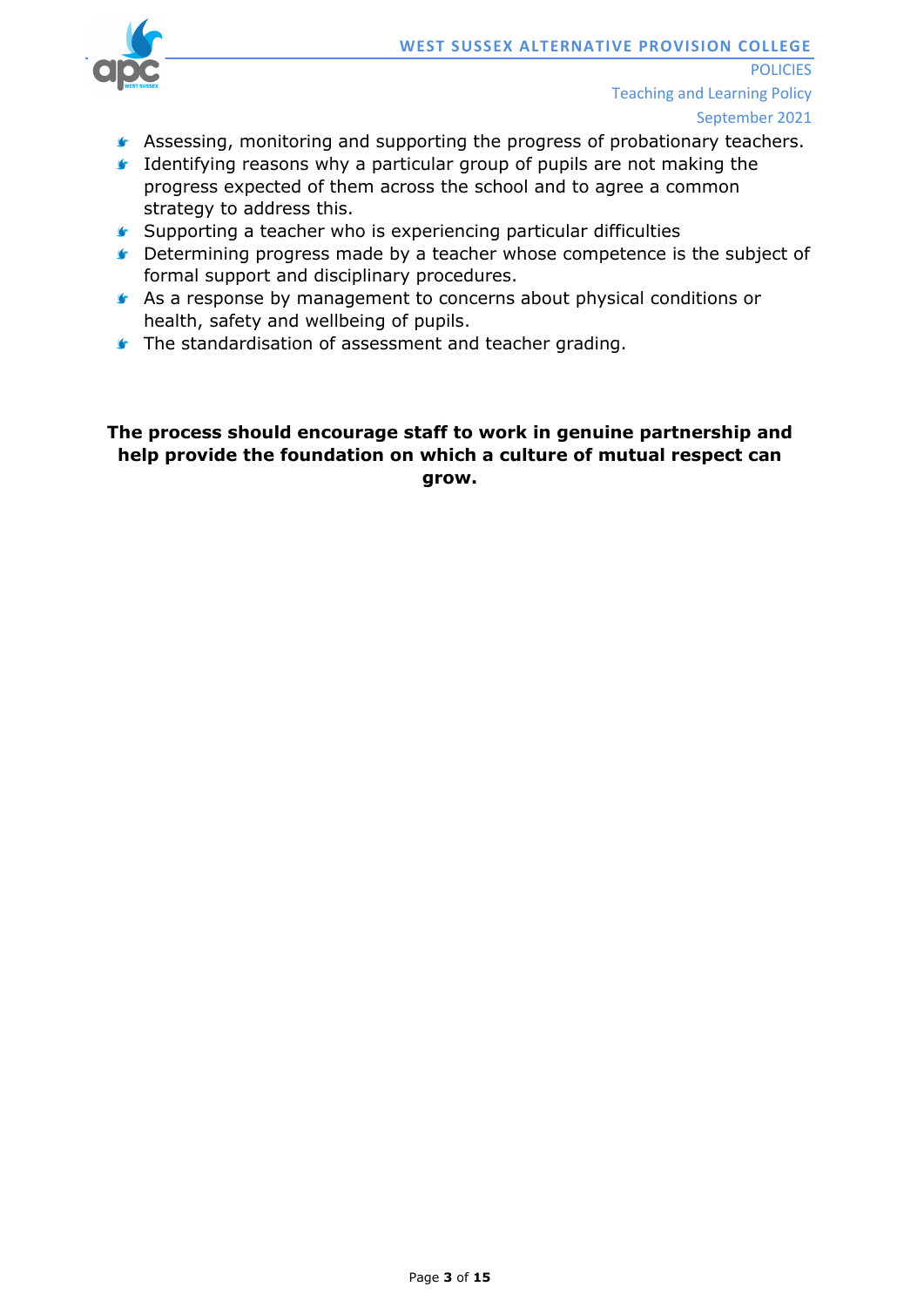

# **Monitoring in Teaching and Learning**

#### **Formal and Informal Learning Walks:**

- **Every term a learning walk will be conducted in each centre; this will be led** by the Assistant Head Teacher accompanied by their counterparts across the school on a rota basis; Primary provision should be included where appropriate; Teachers in Charge should join the relevant Assistant Head Teachers during this.
- **f** The Assistant Head Teacher for Chalkhill Education Centre, and Deputy Head Teacher for Curriculum will undertake a learning walk at centre once a term.
- **The focus of these learning walks will be identified by the Deputy Head** Teacher with responsibility for curriculum and progress; this enables monitoring of a variety of themes including the learning environment and behaviour management.
- **This will be complimented by one informal learning walk per term conducted** by the Deputy Head Teacher for their respective settings.
- **This critical friend process is designed to identify strengths and areas for** development, supporting a consistent pupils experience irrelevant of geographic location.
- **Learning walk reports seek to identify strengths and areas for development,** holistically, For each setting.

#### **Observation:**

- **Secondary:** Curriculum Lead Teachers will observe each of their team members at least once in a academic year to develop supportive plans and identify best practice to be shared. Subsequent observations may be undertaken to support progress towards any individual targets.
- **Primary:** Teachers in Charge will observe centre teachers at least once a academic year to develop supportive plans and identify best practice to be shared. Subsequent observations may be undertaken to support progress towards any individual targets.

## **Work Scrutiny:**

#### **Secondary:**

- Teachers are required to **submit at least one piece of assessed work per pupil\* by the end of the first half of each term,** to the Teaching and Learning area on our central systems. **\****Where pupils have engaged.*
- Curriculum Lead Teachers will select samples from these assessment to take a 'temperature check' and feedback to their teams in relation to strengths and short term targets for development.
- **Curriculum Lead Teachers will ensure the making and feedback process is** implemented.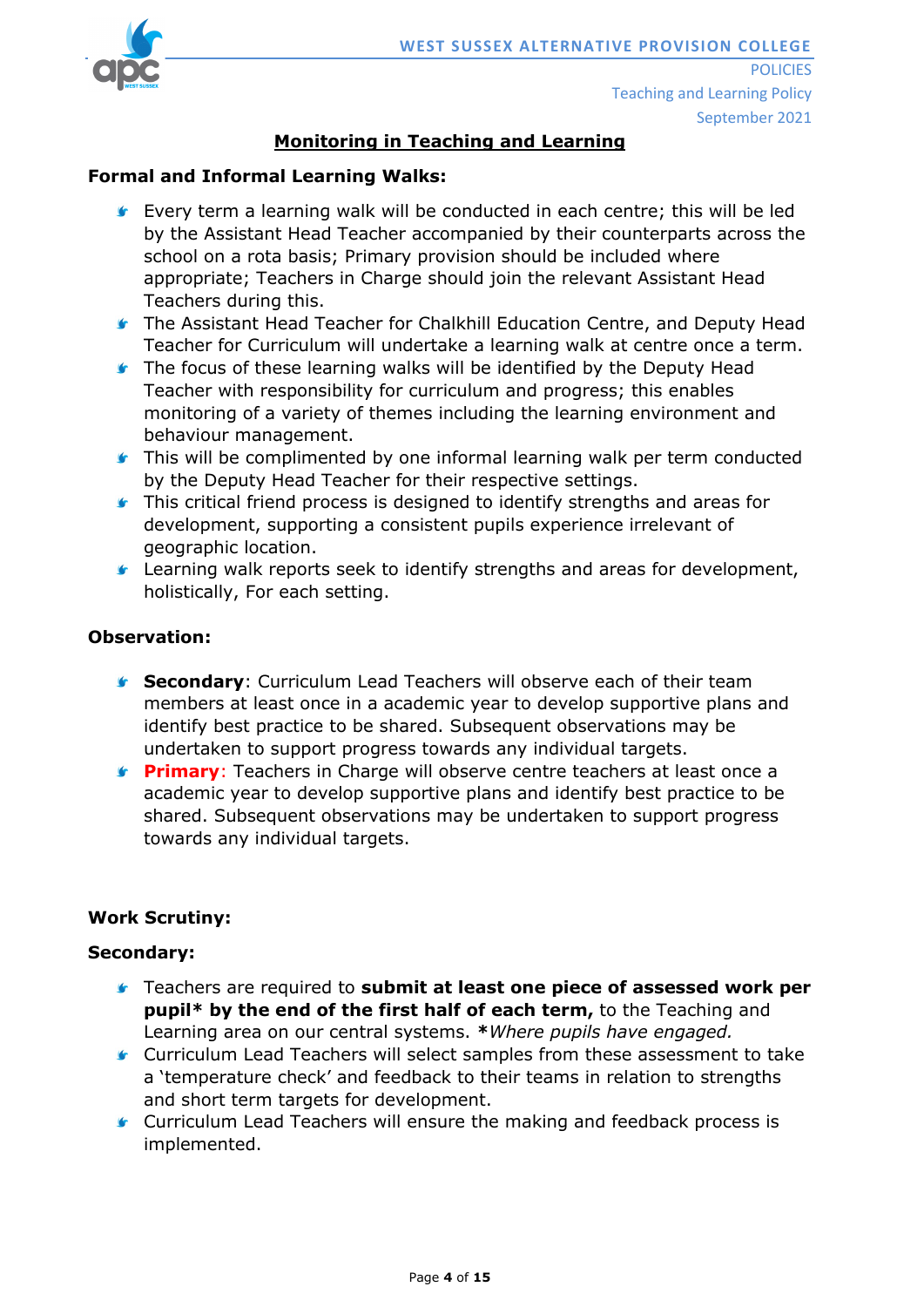

- **F** Reports are completed for each sampling activity and shared with teachers and leaders.
- **F** These assessments will then be underpinned through end of term formal progress tests, the results of which will be correlated against teacher assessments for action.

#### **Primary:**

- **T** Teachers in Charge will undertake a book trawl once a term.
- **T** Teachers in Charge will look at marking, feedback and progress.
- **F** Feedback will be shared with Teachers and Assistant Head Teachers.

#### **Moderation and Standardisation:**

#### **Secondary:**

- Biannually (Spring and Summer terms), Curriculum lead teachers will hold a formal moderation events to support standardisation and drive consistency across the school. These events will take into account the assessed samples, Progress Test outcomes and data analysis to develop consistency across the school.
- **F** The moderation events look to ensure that the Marking policy is implemented and followed to allow pupils to know where they are and what they need to do to improve. The events act as a supportive environment where assessment can be discussed within a Curriculum team led by the Curriculum lead.
- **F** Reports from the events will detail strengths and areas for improvement from a whole school perspective for that subject. These targets are then reviewed in the consequent moderation events.

## **Primary:**

- $\blacklozenge$  The Primary Teaching team, including Inclusion advisers and Medical Primary Teachers, will meet once a term to undertake moderation, looking at Reading, Writing and Maths assessments, led by the Teachers in Charge for those areas.
- **Primary teachers will bring a sample of low, medium and high, assessed** pupil work in the three areas.
- **These events are designed to moderate assessment and support** standardised marking, supporting consistency across the school.
- $\blacklozenge$  Moderation Reports for the three areas of the curriculum will be shared with Assistant and Deputy Head Teachers, and inform of strengths and areas for development.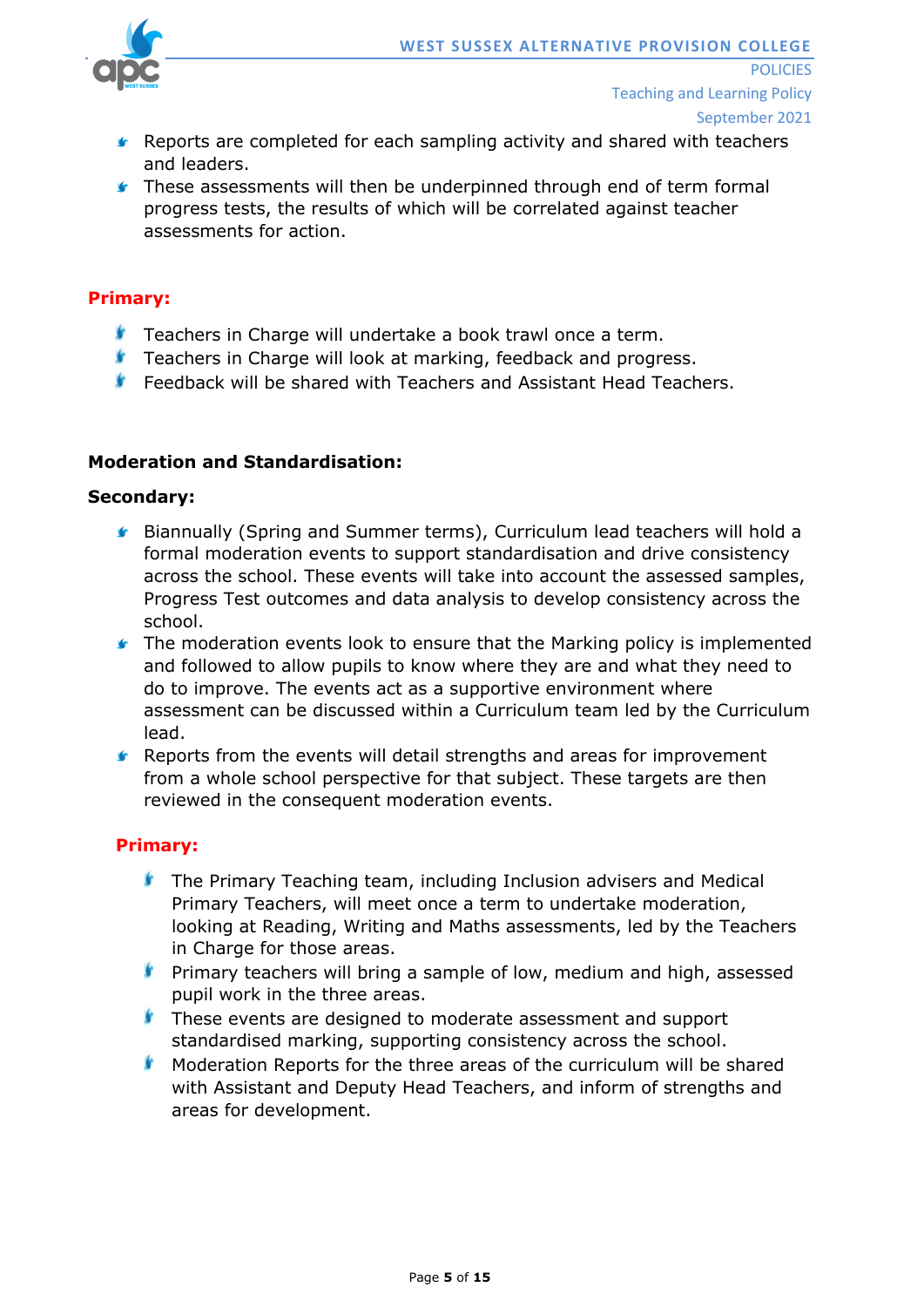

#### **Curriculum Review:**

- A curriculum review is conducted annually, by the Curriculum lead teachers and the Deputy Head Teacher for Curriculum. This enables the school to plan for, and develop strategies to support development at both a subject and whole school level.
- Please see our Curriculum Statement on our website for further information.

#### **Assessment**:

All teachers are encouraged to use a variety of resources and assessment tools to support judgements and promote the progress of our pupils.

#### **Formative Assessment:**

- **Congoing application of Marking guidance is to be evidenced through sampling,** moderation, observation and learning walks.
- **F** Formative assessment should be conducted using a variety of strategies, each designed to 'move the pupil forwards'.
- **Feedback should be incorporated into all formative assessments to check** knowledge and understanding, and build upon prior learning so progress can be made.

#### **Summative Assessment**:

- Summative assessments will support teacher judgements at the end of each term.
- Standardised assessments will be used to support a consistent approach and accuracy of awarding across the school.
- **Summative assessments may be supported by additional resources/subject** specific tracking and assessment tools to reach a final judgement.
- Externally set examinations will support final assessment for Key Stage 4 pupils.

## **Marking and Feedback**

Marking and feedback should enable all students to become successful and reflective learners. It provides them with positive and constructive comments on their successes and improvement(s) needed to close the gap between their current and potential performance and achieving the expected progress.

## **Green pens should be used for providing feedback to pupils. Purple pens should be used to show pupil responses to feedback**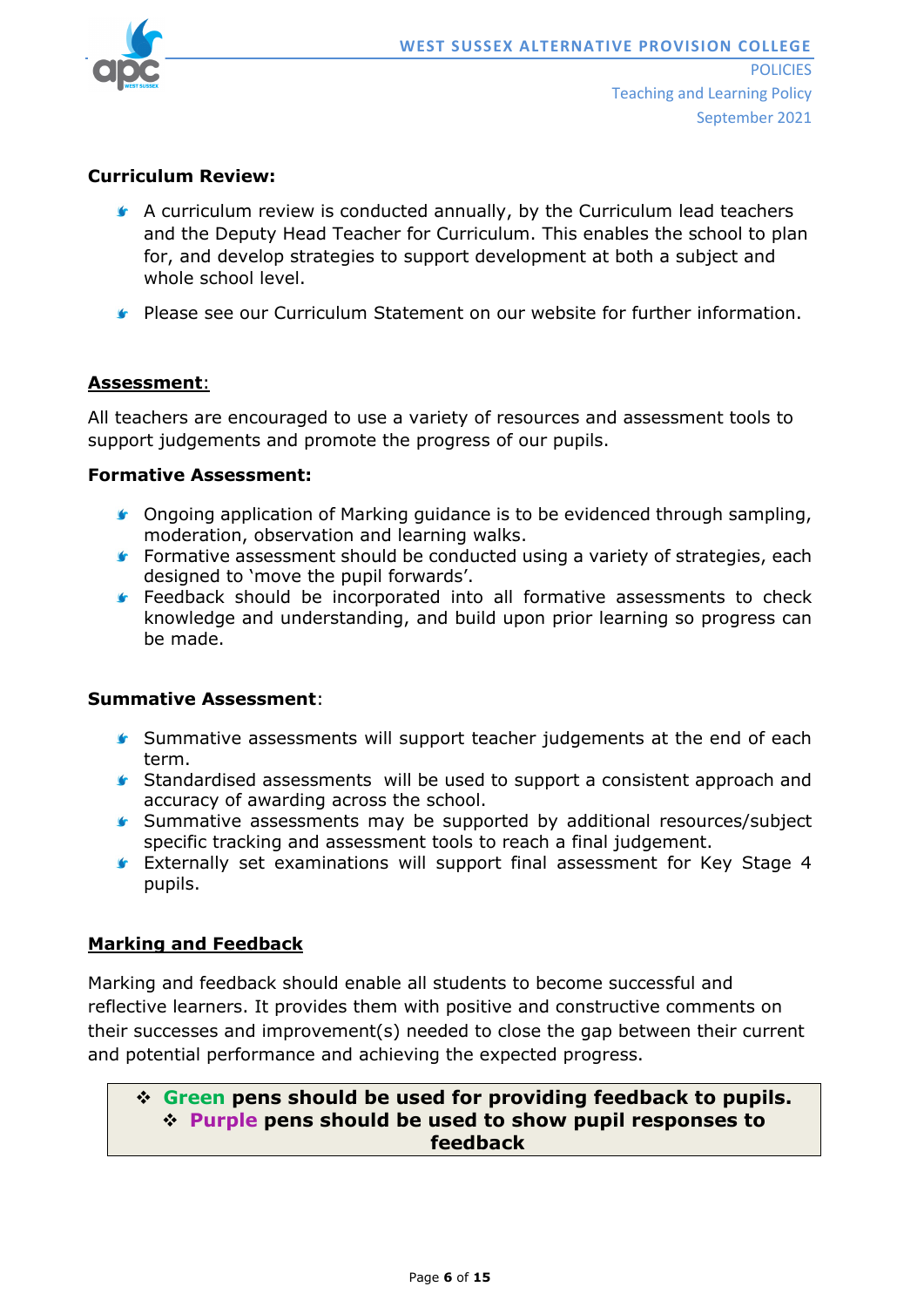

#### **Marking and feedback should:**

- **be manageable;**
- $\bullet$  be positive and motivate children to improve their learning;
- $\triangleright$  respond to individual learning needs;
- $\blacktriangleright$  relate to learning intentions and success criteria;
- $\blacktriangleright$  recognise success and achievement and give clear strategies for the next steps of learning;
- **G** give time for children to respond to feedback and marking;
- **f** involve children and all supporting adults in the process;
- **f** inform future planning and individual target setting:
- **b** be consistent throughout the college.

#### **Strategies**

- Whenever possible, work is marked by/with students.
- Specific time is planned for marking and feedback in lessons and for students to reflect on comments and respond to them.
- When appropriate, students review their individual target, displayed at the front of their book or folder.
- Learning intentions and success criteria are informed by national criteria and shared with students during lessons, when appropriate.
- **F** Teachers' comments focus primarily on the learning intention and success criteria.
- 'Known' spelling, punctuation and grammar are considered subsequently, when appropriate.
- **K** Marking provides feedback on the successes and the improvement most needed against the learning intention.
	- o The successes are highlighted.
	- $\circ$  An arrow indicates where the work could be improved most with a reminder/scaffold/example prompt for the student to respond to 'close the gap' between what they have achieved and what they could achieve.

## **Feed Forward marking:**

When marking pupils' work consider how you would like them to engage with and respond to the marking:

- **Plan lesson time for corrections and improvements**
- **E** Ensure it is clear to the pupil that their work has been marked and what is expected of them to do in response to the marking.
- **Ensure it is clear to someone looking back at a pupil's work what are** corrections and improvements.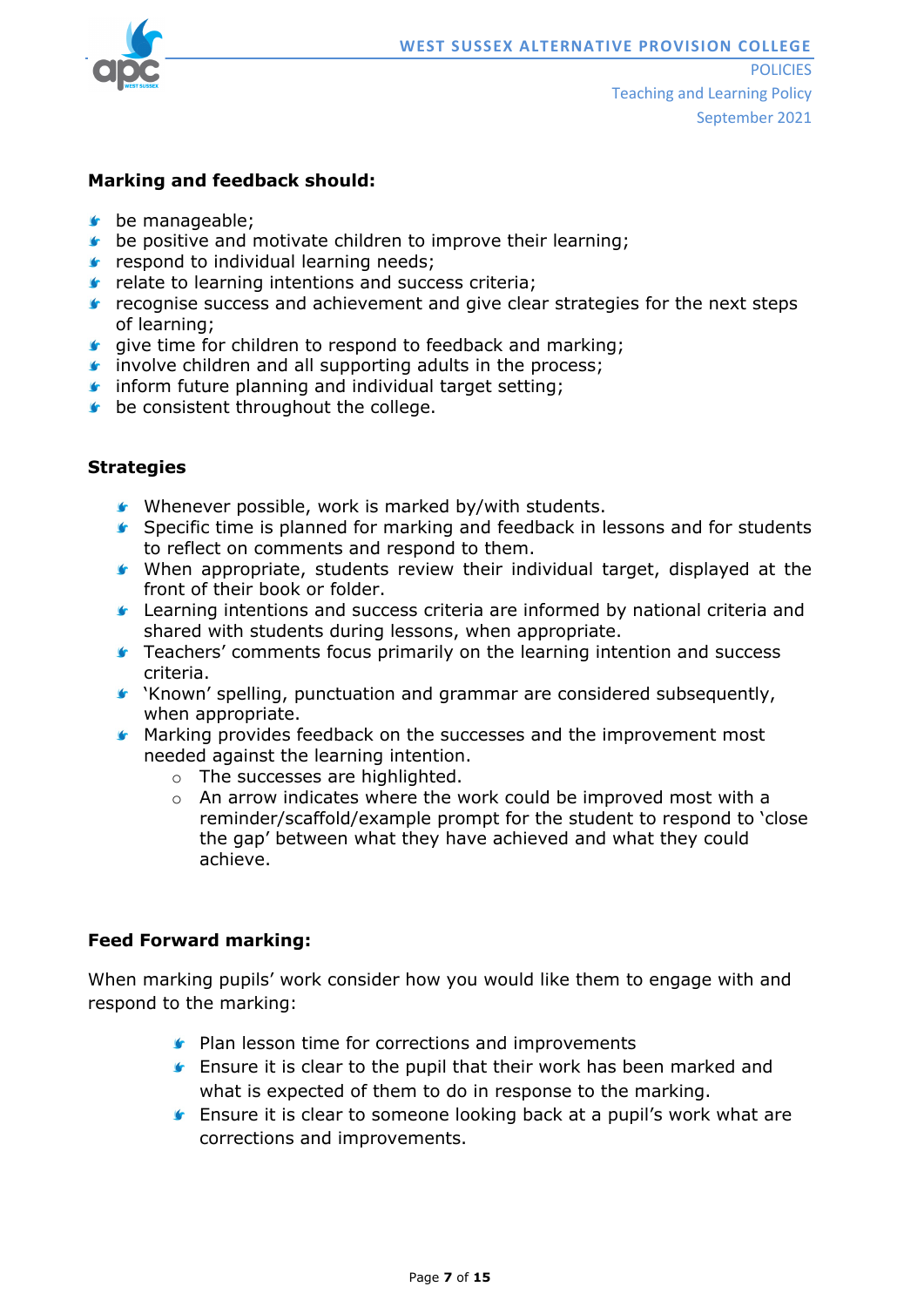

## **Targets for improvement should be:**



# **Marking Code (KS3 & 4)**

| <b>General Codes</b>              |                                                                                                         |  |
|-----------------------------------|---------------------------------------------------------------------------------------------------------|--|
|                                   | Correct/Good Point/Well Written/ Good effort. Green pens<br>should be used to draw attention to praise. |  |
| <b>Next Steps</b>                 | How to develop your work and make progress. Green<br>pens should be used to draw attention to feedback. |  |
| <b>SA</b>                         | Self Assessed                                                                                           |  |
| <b>VF</b>                         | Verbal Feedback Given                                                                                   |  |
| <b>HL</b>                         | Work completed at Home                                                                                  |  |
| <b>PA</b>                         | Peer Assessed                                                                                           |  |
| <b>Marking Codes for Literacy</b> |                                                                                                         |  |
| <b>SP (Word</b><br>underlined)    | Correct a spelling mistake/correct spelling given where<br>appropriate.                                 |  |
| P                                 | Punctuation                                                                                             |  |
| $\odot$                           | Use a capital letter                                                                                    |  |
|                                   | Grammar issue- denoted by a line underneath the whole sentence<br>where there is a grammatical error.   |  |
| V                                 | Consider using another word                                                                             |  |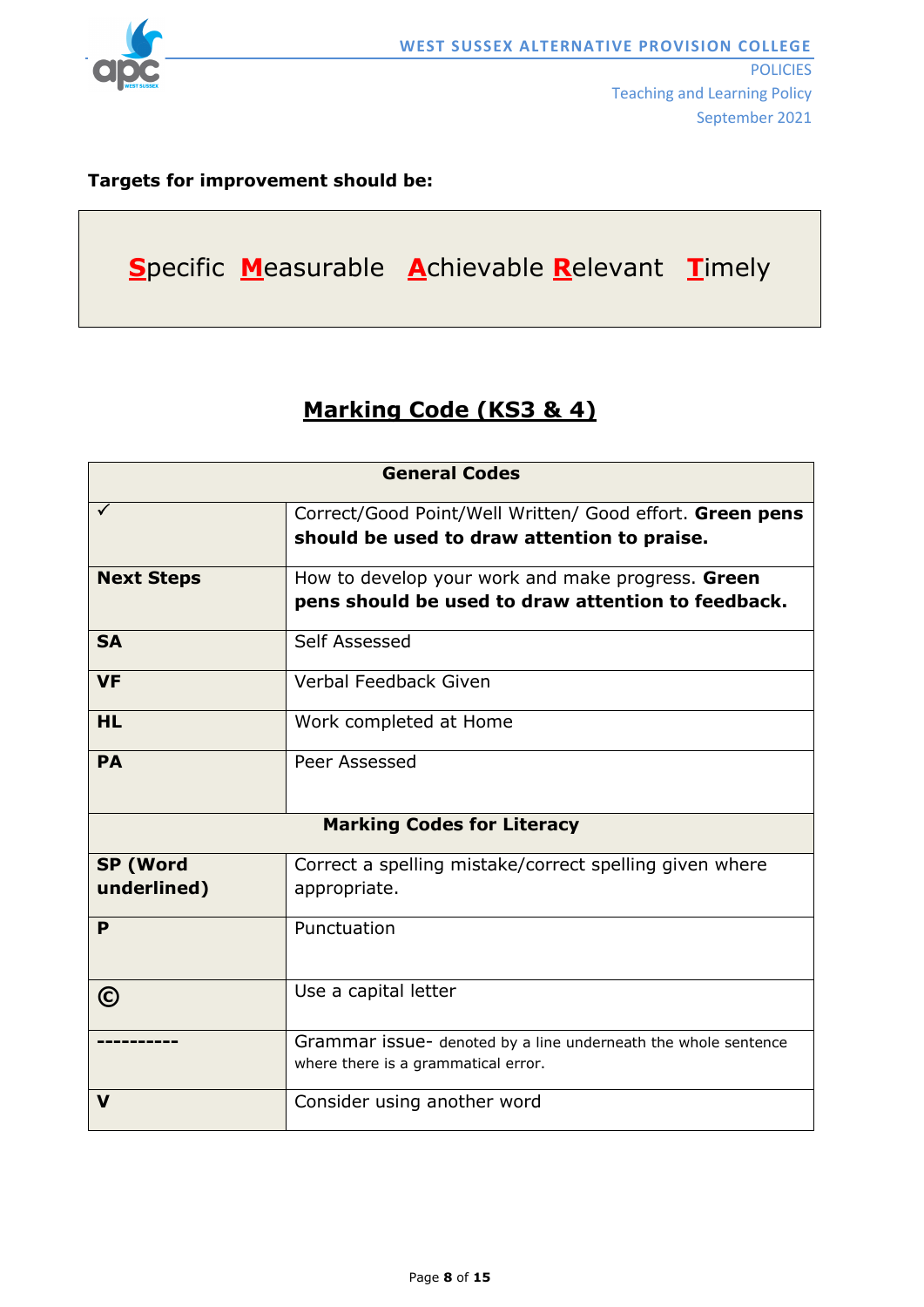

# **Marking Code (KS1 & 2)**

## **When used – it is noted that feedback may often be verbal in Early Years and KS1**

Symbols need to be written in the margin and the teacher may wish to circle an error in the text in green.

| <b>SP</b>  | Spelling mistake<br>(teachers will choose a few appropriate words to correct.<br>These could be Common Exception Words or based on the<br>phonic pattern of the week) |
|------------|-----------------------------------------------------------------------------------------------------------------------------------------------------------------------|
| P          | Punctuation                                                                                                                                                           |
| $\odot$    | Use a capital letter                                                                                                                                                  |
| $\epsilon$ | Incorrect use of capital letter                                                                                                                                       |
|            | Paragraph                                                                                                                                                             |

## **A written code (where appropriate) is used to indicate the following:**

- $I$  IA independent activity
- $V$ F verbal feedback
- $\triangle$  AS adult support
- SI self-initiated (Early Years)

## **Early Years Foundation Stage /Year One**

In addition to the above, EYFS/Year 1 will use the following:

- Self-Initiated work will be acknowledged using the code and dated.
- **Independent work will be acknowledged using the code and dated.**
- $\blacklozenge$  Adult-supported work will be acknowledged using the code and dated.

## **Photographic evidence:**

In some instances, photo evidence will be used to show a pupil's engagement and progress. These will be annotated and dated (including child's comments where appropriate).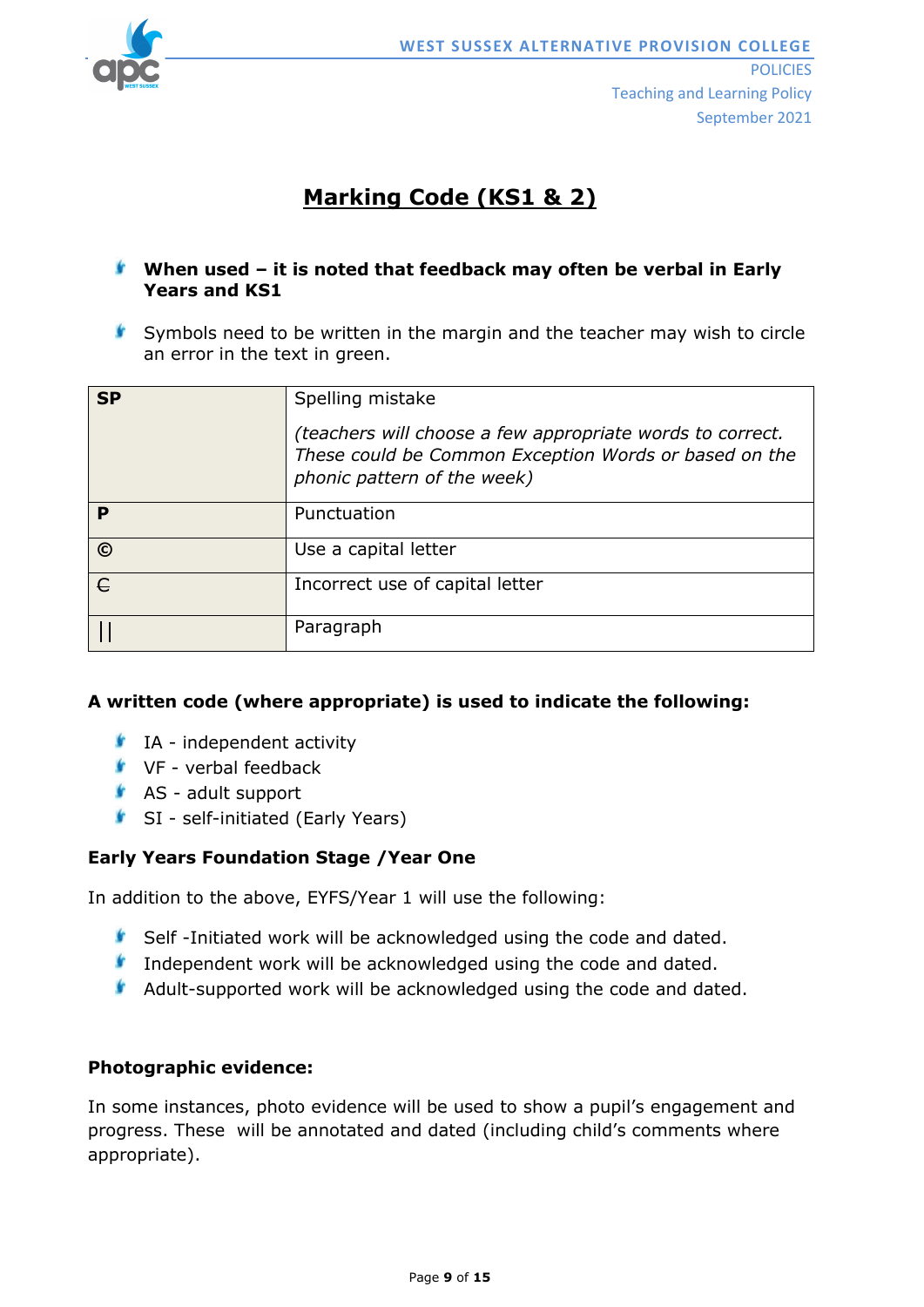

#### **Before you mark work:**

- **F** Ensure the pupil has checked it themselves.
- **Ensure the pupil knows what criteria you will be marking against.**
- **Consider what you want the follow up to be on the part of the pupil.**

## **After you have marked work:**

- **Consider how much lesson time you will need to allocate to improvements.**
- **Consider whether you need to change your planning to allow for** misunderstandings.
- **Consider whether you can make the next task more challenging.**

#### **Marking guidance:**

- **Check that pupils are aware of the key words and that they are being** used and spelt correctly.
- **Check whether pupils have any further questions or whether you could** ask any in light of their work.
- **Check whether pupils have identified/highlighted the key points and** facts.
- Ensure you have told them what went well and set them 'even better if' targets that they can respond to.
- **F** Ensure the above is subject specific.

#### **Formal assessment**

- Assessments are formally marked 'at a distance' from the students at least once every half term.
- Assessments are recorded by teachers and collected using SIMS assessment marksheets according to the assessment calendar.
- **Marks/GCSE targets are shared with students, as appropriate, at least once in the** half term.
- **Marks/GCSE targets are used to inform future planning and teaching and learning.**
- Revised assessment (CAT4) reports will provide KS2, KS3 and GCSE indicators to support target setting.
- At the end of each term, Curriculum Lead Teachers will plan/produce a standardised assessment piece which will be used to support moderation of assessment and end of term data collection.
- **The standardised assessment piece will be set by Curriculum leads at the end of** each term.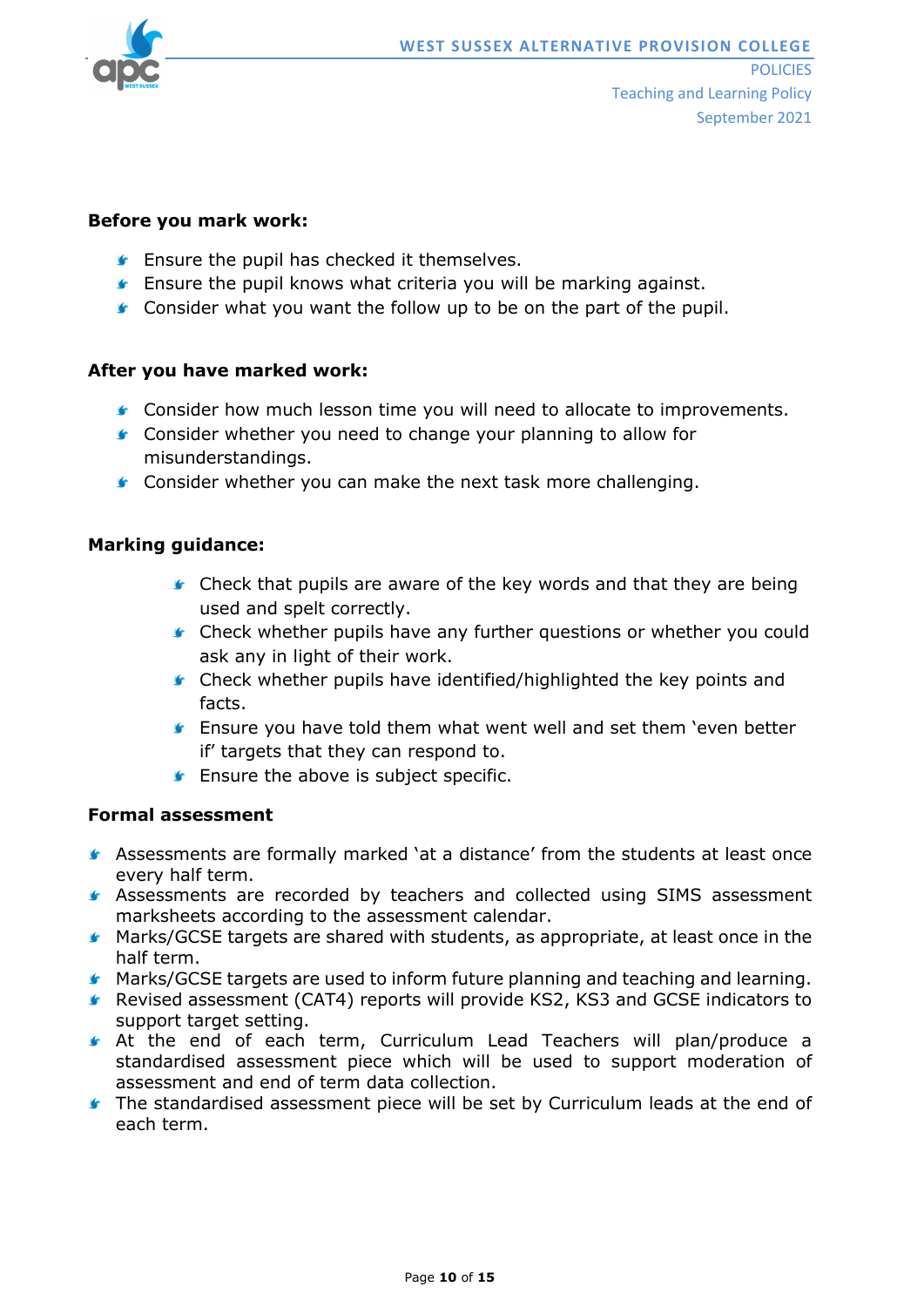

Formal assessment analysis will be produce at the start of each term to identify under performance in Curriculum areas at whole school and individual centre level.

## **Spelling policy**

There is a whole school approach to spelling which involves constant repetition, awareness of strategies and practice. Consistent marking with praise as an acknowledgement of success across all curriculum areas, will increase the chances for achievement in spelling for all pupils.

Developing spelling skills is a gradual process and all staff support pupils in this. The aim of this policy is to ensure support is consistent, targeted and accurate across the curriculum.

Key words are reoccurring, subejct specific words that are essential to the access of knowledge in any given Curriculum area. They are words, which due to their importance, should be recognised, understood and used correctly in written, read and spoken tasks.

Subject teachers should identify the key words for each topic.

Each scheme of work should include key words.

- A list of key words should be shared with pupils and recorded prior to starting a unit of work.
- $\blacktriangleright$  Key words should be clearly displayed in the classroom.
- **F** Pupils should be supported appropriately, according to their needs, to master the use of key words accurately and independently through a graduated approach.
- It should be recognised that different key words can have different meanings in different areas of the curriculum.
- **The spellings and meanings of key words identified should also be taught in** the context of each module or topic. This can be done using a variety of methods:
- **F** Playing word games
- Word searches, with or without a list of words
- **Anagrams, with meanings, and with or without word lists**
- **Word completion exercises**
- **F** Pictorial prompts and where appropriate concrete objects
- **Spelling tests**
- Correcting words which have been deliberately misspelt using a dictionary
- Assisted technology and DARTs (Directed Activities Related to Texts) such as: **G** Cloze passages
- **G** Underlining and highlighting of words
- **Labelling**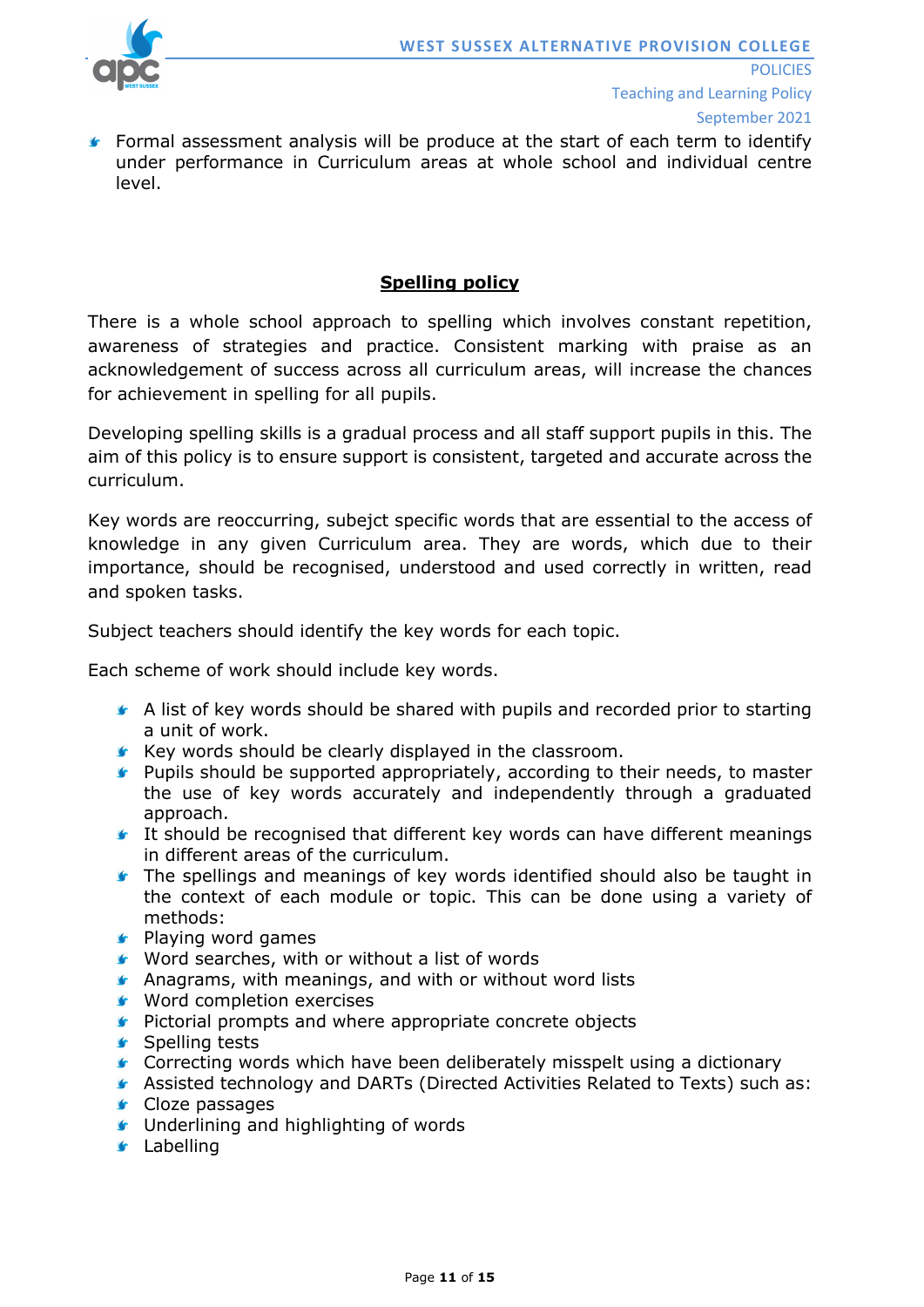

## **Spelling strategies**

- **Each pupil will learn and memorise words in a different way. Each classroom** should display spelling strategies. A multisensory approach i.e. see it, say it, hear it, do it, should be used wherever possible. This includes:
- Syllabification: Poor spellers frequently miss out parts of words, usually the middles. Encouraging pupils to listen for and identify the number of syllables in a word, then to repeat them as they write and then asking them to read what they have written, enables them to check that they have written the word in full. For example, con-tin-ent, ex-peri-ment.
- Word Families: New words can be developed from existing known words. For example, in-dust-ry can be developed to produce in-dust-rial. Words can also be grouped by letter pattern. For example, 'tion' endings …… nation, civilisation.
- Words Within Words: For example, measuring……me as u ring
- **K** Mnemonics: These can be used for whole words. For example, Beautiful  $-$ Bears Eat Apples Under Trees If Feeling Unusually Lucky
- Look Say Cover- Write Check: Pupils should be taught to:
- **Study the correct spelling focusing on difficult bits of the word**
- Say the word aloud, pronouncing it to emphasise the spelling if necessary. For example, Wed-nes-day
- **Write the word from memory**
- **Check their word with the original**

## **Marking of spelling**

Marking of spelling must be consistent across the curriculum. Reviews of spelling should be included in planning to ensure pupils are retaining knowledge. Marking should be constructive and supportive.

- **Focus on words with high use frequency.**
- **C** Don't mark all spelling mistakes. Target errors related to a specific spelling pattern and reinforce rules.
- All errors in the spelling of subject specific words (in many cases, key words) should be corrected in the first instance and underlined after that and identified with 'sp'.
- **F** Errors in the spelling of any other words should be corrected as and when appropriate in a manner that is supportive and according to the needs of the pupil.
- **F** Pupils should be encouraged to record frequently misspelt words in a spelling list at the back of their books.
- **Progress in spelling should be celebrated.**
- Correct spellings in a constructive way that helps pupils devise strategies to improve their spellings (for example, only underline the part of the word with the error and model the rule, story  $+ s =$  stories)
- Use of a specific coloured pen to highlight spelling errors and a coloured pen for pupils to use to make corrections and improvements.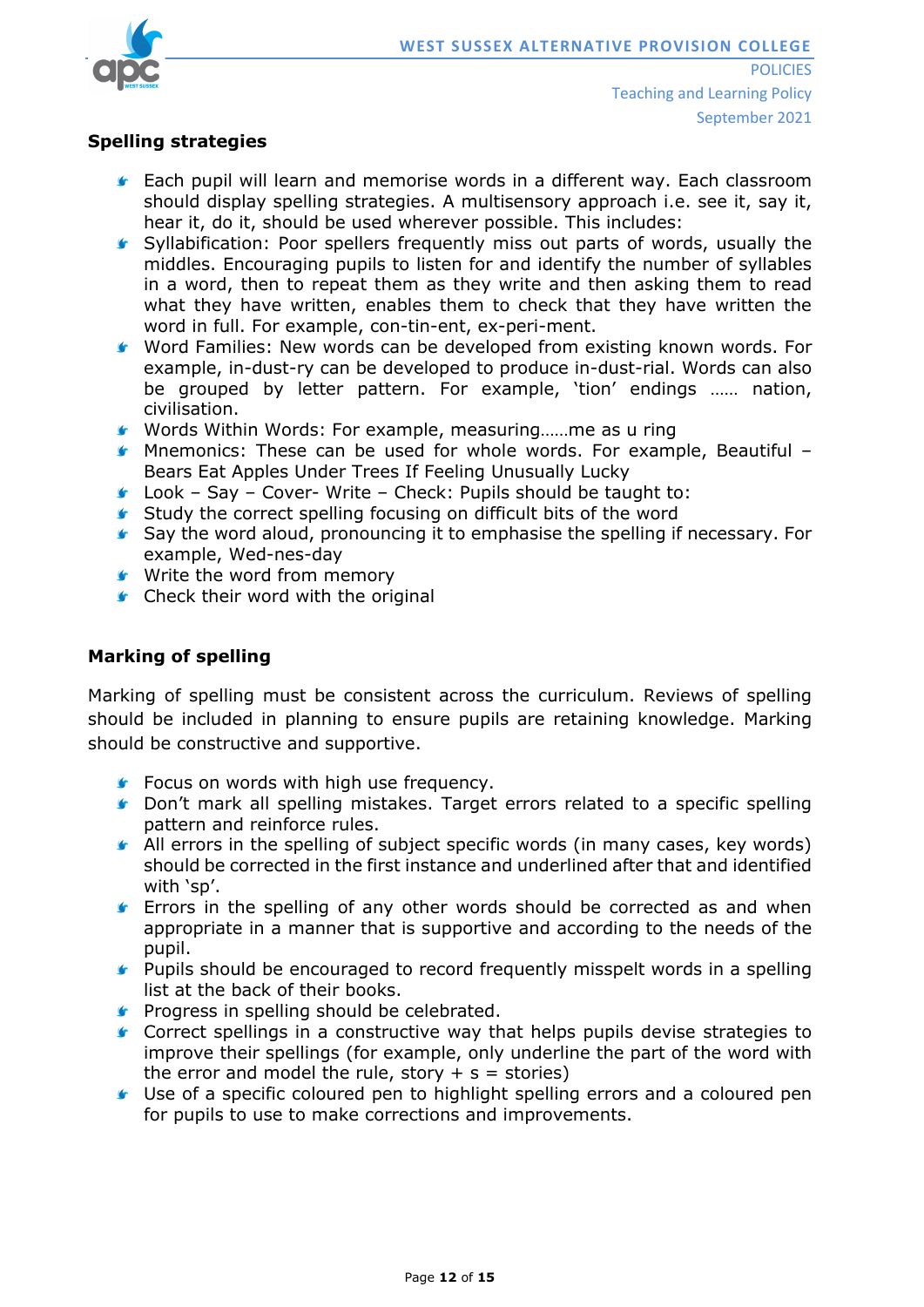

## **Effective use of resources to meet aims and support curriculum development**

In order to enable effective development and delivery of the curriculum:

- **F** Teachers and support staff, with qualifications and experience to meet its needs, deliver the curriculum.
- Accommodation and resources allow the curriculum to be effectively taught.
- **Training is given high priority for teachers to develop and maintain current** Curriculum knowledge.
- Regular curriculum meetings are held in order to monitor, evaluate and further develop current schemes of work.

## **Curricular opportunities**

- WSPAC provides education for pupils with a variety of needs and there has to be a flexible approach to curriculum delivery. The spiritual, moral social and cultural development is at the core of our work. Account is taken of gaps in pupils' learning resulting from missed or interrupted schooling and of the difficulties related to emotional or behavioural problems. Age-related programmes of study are not always appropriate. For individual pupils to make progress it is sometimes necessary to select work from an earlier or later key stage. The aim is for pupils to achieve as high a standard as possible. The curriculum is delivered through well-structured, efficiently planned lessons that take account of assessment and prior learning to ensure that the individual needs of pupils are met.
- Groups can be made up of pupils from different years and work is carefully planned to ensure that each one is working at an appropriate level. The approach to ICT is both discrete and cross- curricular and eLearning is an essential element of the curriculum.
- **The curriculum is further enhanced by a variety of enrichment activities and** programmes within the local community.
- Centres are registered as examination centres and Key Stage 4 courses will lead to external accreditation where appropriate.

## **Work Related Learning**

A programme is in place for Key Stage 4 pupils. Pupils learn about work in careers education and learn for work by developing key skills for employability.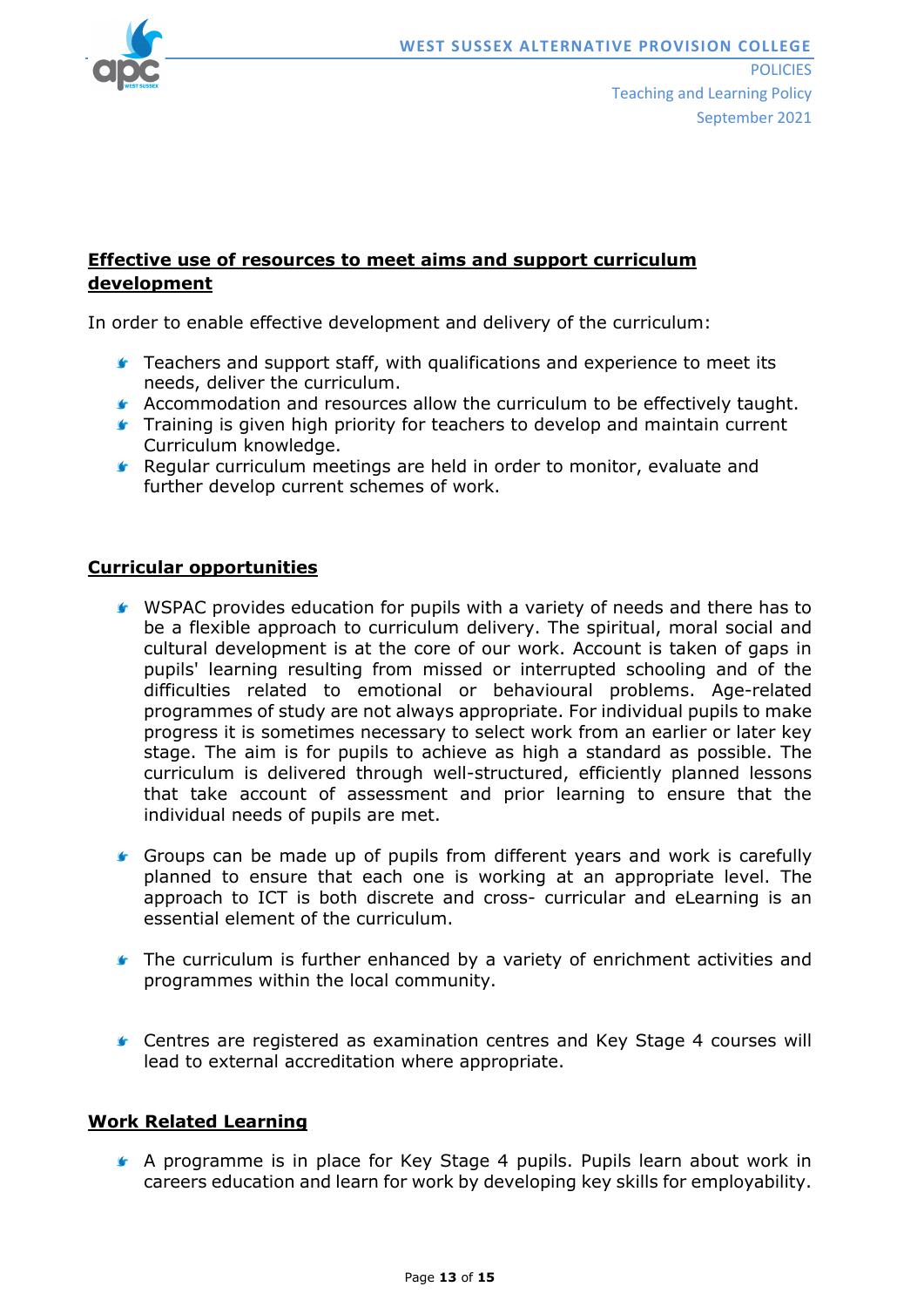

Where possible pupils will undertake a period of work experience. Please see the Careers Policy.

# **Spiritual, Moral, Social and Cultural Development**

## **1. Introduction**

At West Sussex Alternative Provision College, the promotion of pupils' spiritual, moral, social and cultural education is addressed across the whole school.

Spiritual, Moral, Social and Cultural Development is promoted not only through all the subjects of the curriculum but also through the ethos of the school and through the development of positive attitudes and values.

This statement supports and reinforces the aims of our school, valuing all children and staff equally and as individuals.

## **2. Principles**

Spiritual, Moral, Social and Cultural Development is crucial for helping individual pupils grow and develop as people.

It is an expectation at West Sussex Alternative Provision College that all staff, in all subjects, can and should make a contribution to the Spiritual, Moral, Social and Cultural Development of pupils through the taught curriculum and through the use of appropriate teaching and learning strategies such as discussion, reflection, pupil participation, tutor time etc.

The importance of relationships between all school staff, parents and governors is fundamental. These relationships will be characterised by mutual respect, by positive attitudes, by the willingness to listen and be listened to and by the valuing of all pupils.

## **3. General Aims for Spiritual, Moral, Social and Cultural Development**

West Sussex Alternative Provision College offers a broad and balanced curriculum:

- To promote the spiritual, moral, social and cultural development of pupils at the school and of society
- **To promote British values**
- **To prepare pupils for the opportunities, responsibilities and experiences of** adult life
- **To promote respect and consideration for differences in gender, race, religion**
- **To help each pupil achieve their full potential across all areas of the curriculum**
- To develop the individual strengths of all pupils and to help and provide support in areas for development
- To inspire and stimulate the pupils in order to foster a love of learning and enquiry, to reason rationally and to apply themselves to tasks and physical skills
- To help our pupils towards independent learning and to equip them with all life skills in order for them to take their place in a fast changing society
- **To ensure there is continuity and progression in skills, knowledge and** understanding in all areas of the curriculum
- **To develop skills for employability and the world of work**